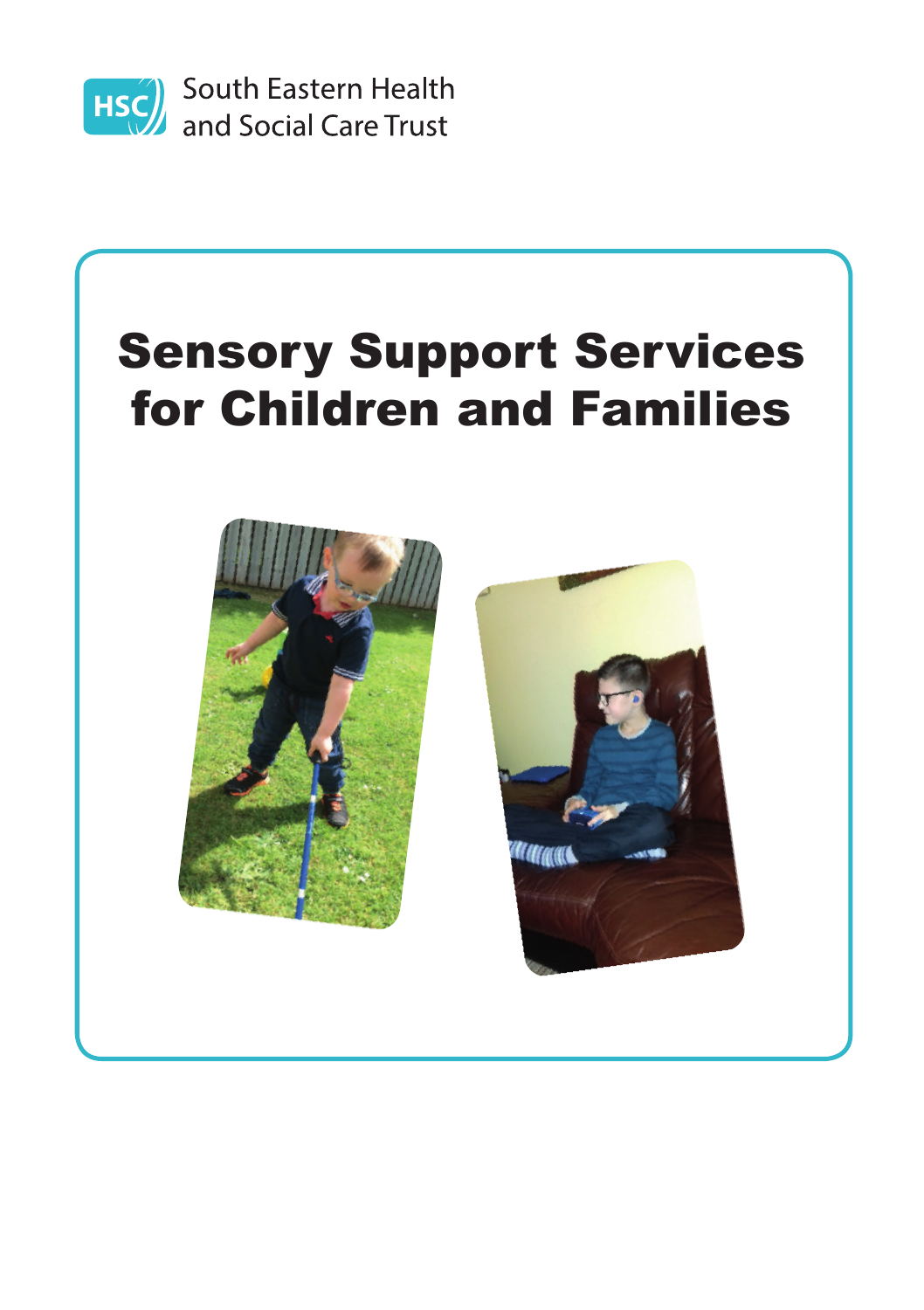# **Eligibility Criteria**

Children from birth up to the age of 19 referred to the **Sensory Support Team** must be resident within the South Eastern HSC Trust and meet one of the following criteria:

- Have a significant sight loss that cannot be corrected by spectacles
- Be profoundly deaf or has been assessed as having a diagnosed hearing condition from mild to severe, by an Audiology Department.

## **We provide a service to:**

- Children who are deaf and hard of hearing
- Children with significant sight loss
- Children with a dual sensory loss (sight and hearing loss)
- Their parents, carers and siblings.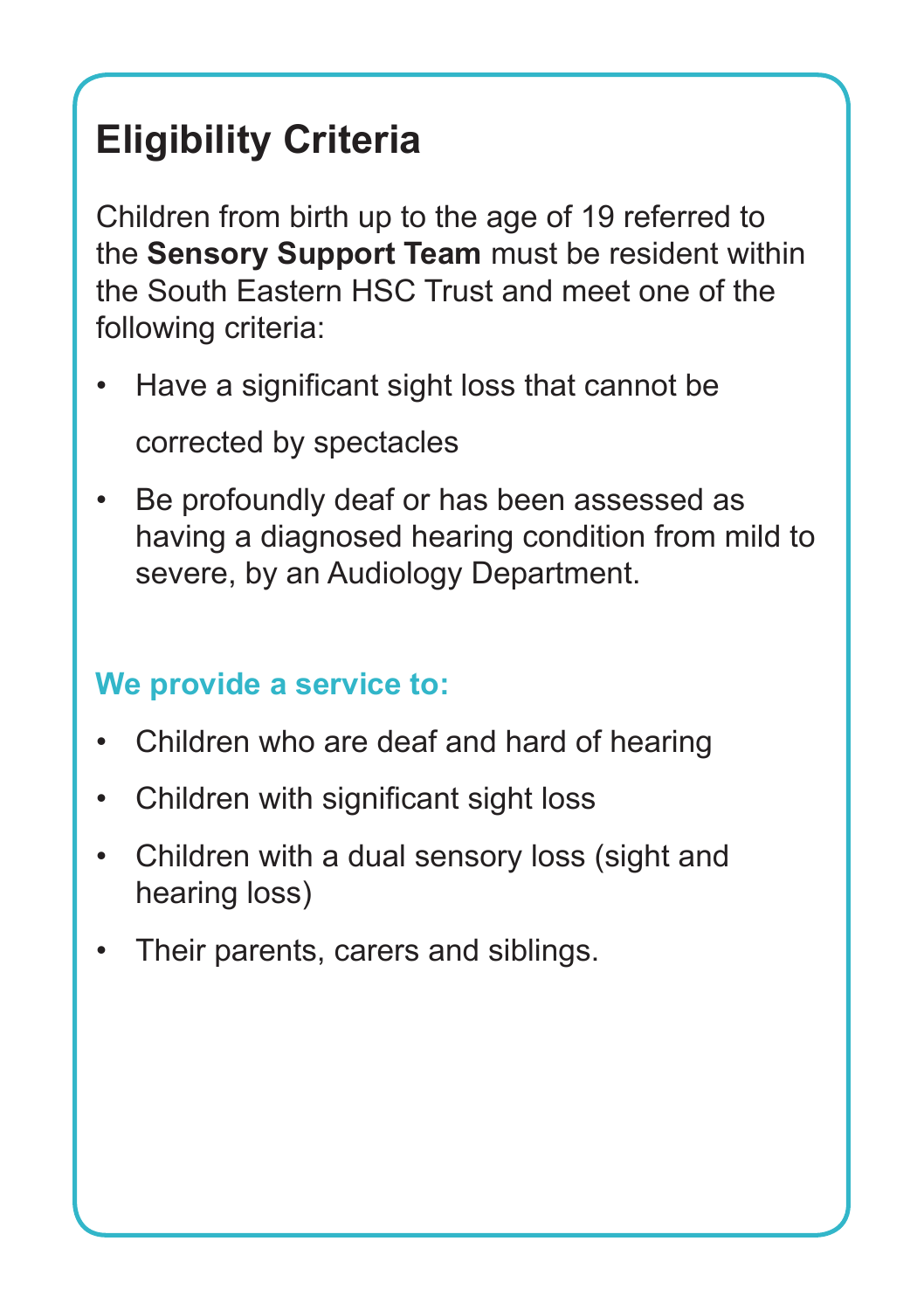# **Social Work Service**

We can offer practical and emotional support to include:

- An assessment of need
- Carer's assessment
- Advocacy
- Signpost / referral to statutory and voluntary organisations
- Communication support (British Sign Language).

# *Rehabilitation Service*

The rehabilitation worker will complete an assessment regarding your child's sight loss and provide training at home to include:

- Communication skills
- **Mobility skills**
- Independent living skills
- Demonstrate / provide equipment based on assessed need.